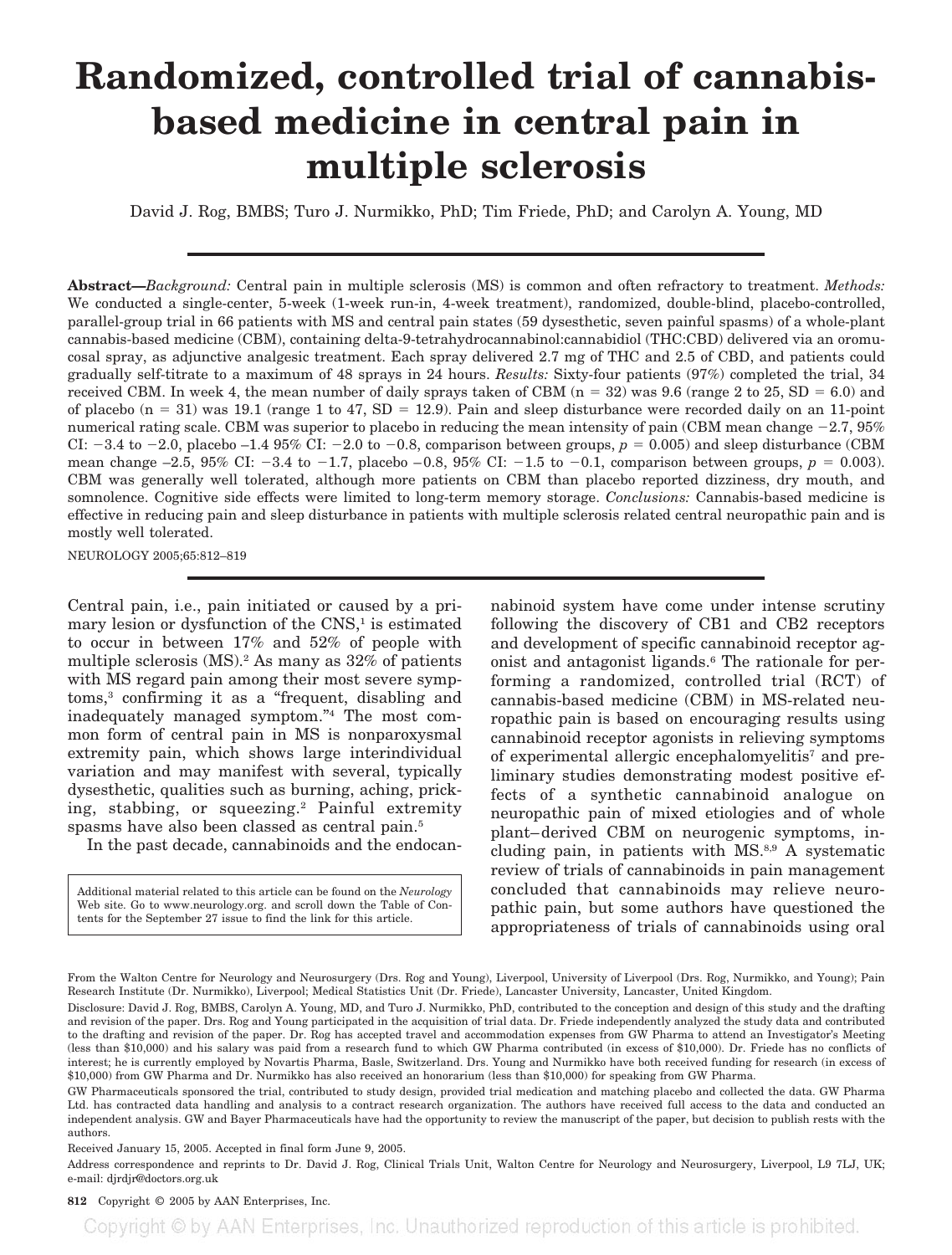administration due to the variability in their gastrointestinal absorption and crossover designs because of their long half-lives. $10,11$ 

This study was designed to evaluate the effect of oromucosal CBM in central pain associated with MS. CBM is derived from cannabis plant chemovars, developed to produce high and reproducible yields of specified cannabinoids and formulated to produce a CBM. Oromucosal administration is efficient and convenient in achieving accurate self-titration to overcome the wide variability of interindividual response known to occur with cannabis and cannabinoids. The study preparation contained a mixture of two principal ingredients of cannabis (delta-9 tetrahydrocannabinol [THC] and cannabidiol [CBD]) in approximately a 1:1 ratio, with small amounts  $\langle$  <10%) of other cannabis-based compounds, delivered via an oromucosal spray. We sought to compare the efficacy, safety, and tolerability of CBM THC: CBD with placebo in relieving central neuropathic pain in patients with MS.

**Methods.** Adult patients with central neuropathic pain syndromes due to MS were invited to participate in this 5-week, four-visit, randomized, double-blind, placebo-controlled, parallelgroup study conducted at the Walton Centre Clinical Trials Unit, Liverpool, U.K. Patients were identified predominantly from a previous study validating the Neuropathic Pain Scale12 (NPS) in MS central pain<sup>13</sup> and also from the regional MS clinic or by specialist referral. After written informed consent, eligible patients with MS diagnosed at least 6 months previously (Poser criteria14) were included. Central pain for which a nociceptive cause appeared unlikely was required to be of at least 3 months' duration and expected to remain otherwise stable during the study. As there is no gold standard for central pain, the diagnosis was made based on pain description and clinical examination that had to be compatible with a central mechanism and by exclusion.<sup>2</sup> Patients with dysesthetic pain perceived as an unpleasant abnormal sensation spontaneously occurring or evoked and often described using terms such as burning, aching, pricking, stabbing, and squeezing,<sup>2</sup> which is the most common form of chronic neuropathic pain associated with MS, were included as were those with painful tonic spasms. Those with chronic visceral pain, headache, spasticity-associated aching pain, secondary entrapment syndromes, or acute MS-related pains, e.g., optic neuritis or positive Lhermitte sign alone, were not included. Patients with dysesthetic pain described it predominantly in their legs and feet. Patients were excluded if their sensations were not subjectively deemed painful or if they had spasticity or painless spasms alone or another noncentral pain mechanism was considered more likely, e.g., musculoskeletal pain from postural changes or peripheral neuropathic pain from nerve entrapment. Patients taking amitriptyline or other tricyclic antidepressants were required to reduce to or maintain a maximum dose of 75 mg/day. A stable neuropathic pain medication regimen was maintained during the 2 weeks immediately before screening and throughout the study. Changes in medications or procedures expected to affect central MS pain were prohibited.

No cannabinoid use (cannabis, Marinol, or Nabilone) at least 7 days before screening or during the study was permitted. Patients consented to their details being notified to the British Home Office and agreed not to travel outside the United Kingdom or donate blood during the study.

Patients were ineligible if they had a history of major psychiatric disorder other than depression associated with their underlying condition; severe concomitant illness, seizures, history or suspicion of substance abuse; concomitant severe nonneuropathic pain or the presence of illness such as diabetes mellitus that could cause peripheral neuropathic pain; or scheduled procedures requiring general anesthesia during the study. Patients were also excluded if they were pregnant, lactating, taking levodopa therapy within 7 days of study entry or had known or suspected hypersensitivity to cannabinoids.

The Local Research Ethics Committee approved the study and stipulated that patients should not drive during the study. Participants underwent assessment including calculation of Expanded Disability Status Scale<sup>15</sup> (EDSS) score. Patients localized their pains using a body map. A pain history and bedside examination was undertaken to establish whether the pain or pains were likely to be of central origin, based on their location, quality or qualities, and associated sensory abnormalities such as hypoesthesia, allodynia, and hyperpathia. The patients' most troublesome central neuropathic pain was thus identified, and they then estimated at what time of day this was expected to be at its maximum severity. An 11-point numerical rating scale (NRS-11) (in which  $0 = no$ pain and  $10 =$  worst possible pain) was completed daily for the identified pain at the identified time for the 7- to 10-day baseline screening period and throughout the study. A daily NRS-11 scale recording sleep disturbance due to neuropathic pain rating (in which  $0 = \text{did not disrupt sleep}$  and  $10 = \text{completely disrupts unable}$ to sleep due to pain) was also completed. The NPS was completed at the same time as the pain NRS-11 for three consecutive days in both the run-in week and the final week of treatment.

The following items were examined before first dosing and at study completion or withdrawal: cognitive function (Brief Repeatable Battery of Neuropsychological Tests16), mood (Hospital Anxiety and Depression Scale17 [HADS]), and MS-related disability (Guy's Neurological Disability Scale18). At the end of the study, a Patient's Global Impression of Change19 (PGIC), a 7-point rating scale of a patient's overall change in status since commencing study medication, was applied.

Patients were randomized using a predetermined randomization code drawn up by a statistician who remained unknown to study personnel throughout the duration of the trial. Treatment allocation was made using randomized permuted blocks of four (two active drug, two placebo), with treatments sequentially assigned to either a whole-plant CBM (CBM  $=$  GW 1000-02, Sativex) containing THC:CBD delivered via oromucosal spray or placebo. Each spray delivered 2.7 mg of THC and 2.5 mg of CBD or placebo. Placebo was designed to match the appearance, smell, and taste of the active formulation but contained no active components, in ethanol:propylene glycol (50:50) excipient. To facilitate blinding, patients completed pain and sleep assessments at home, the physician examined patients, gave dosing advice, and assessed them for adverse events (AEs); trials nurses completed all other secondary outcome assessments; and a trials pharmacist dispensed the study medication. The identity of study medication assigned to patients, to which all study personnel remained blinded, was contained in individually sealed envelopes retained in the hospital 24-hour pharmacy and with the sponsor's Pharmacovigilance Department.

*Sample size calculation.* No large-scale, RCTs of MS central pain treatments existed to provide data for power calculations. From peripheral neuropathic pain studies of gabapentin,<sup>19,20</sup> the SD for the change from baseline in the NRS-11 pain score was 2.1. For a difference of 1.75 on the NRS between the two treatment groups and a significance level of 5% (two sided), a sample size of 54 patients ensures a power of 85% in a balanced design. Assuming withdrawals or serious protocol violations of around 15%, approximately 64 patients were to be randomized (32 patients in each treatment group).

*Study timetable and dosing.* On the first day of treatment, up to four sprays were delivered in 2 hours and any signs of intoxication observed over 4 hours by the investigator and recorded by the patient on a 100-mm visual analogue scale (VAS) ( $0 =$  no intoxication and  $100 =$  extreme intoxication). If the patient scored  $>25$ mm on a predose VAS or the investigator had concerns, a dose could be omitted. Patients who satisfactorily completed initial dosing were given written instructions to begin home dose titration the following day. No specific target dose was set, and the patients were advised to increase the number of sprays stepwise on consecutive days up to 48 sprays (THC 129.6 mg:CBD 120 mg) in 24 hours. For safety reasons, the patients were advised to take no more than eight sprays (THC 21.6 mg:CBD 20 mg) within any 3-hour interval and refrain from up-titrating the daily dose by more than 50% from the previous day. If intoxication was experienced, patients were advised to reduce or omit a dose. If a maxi-

#### **September (2 of 2) 2005** NEUROLOGY 65 **813**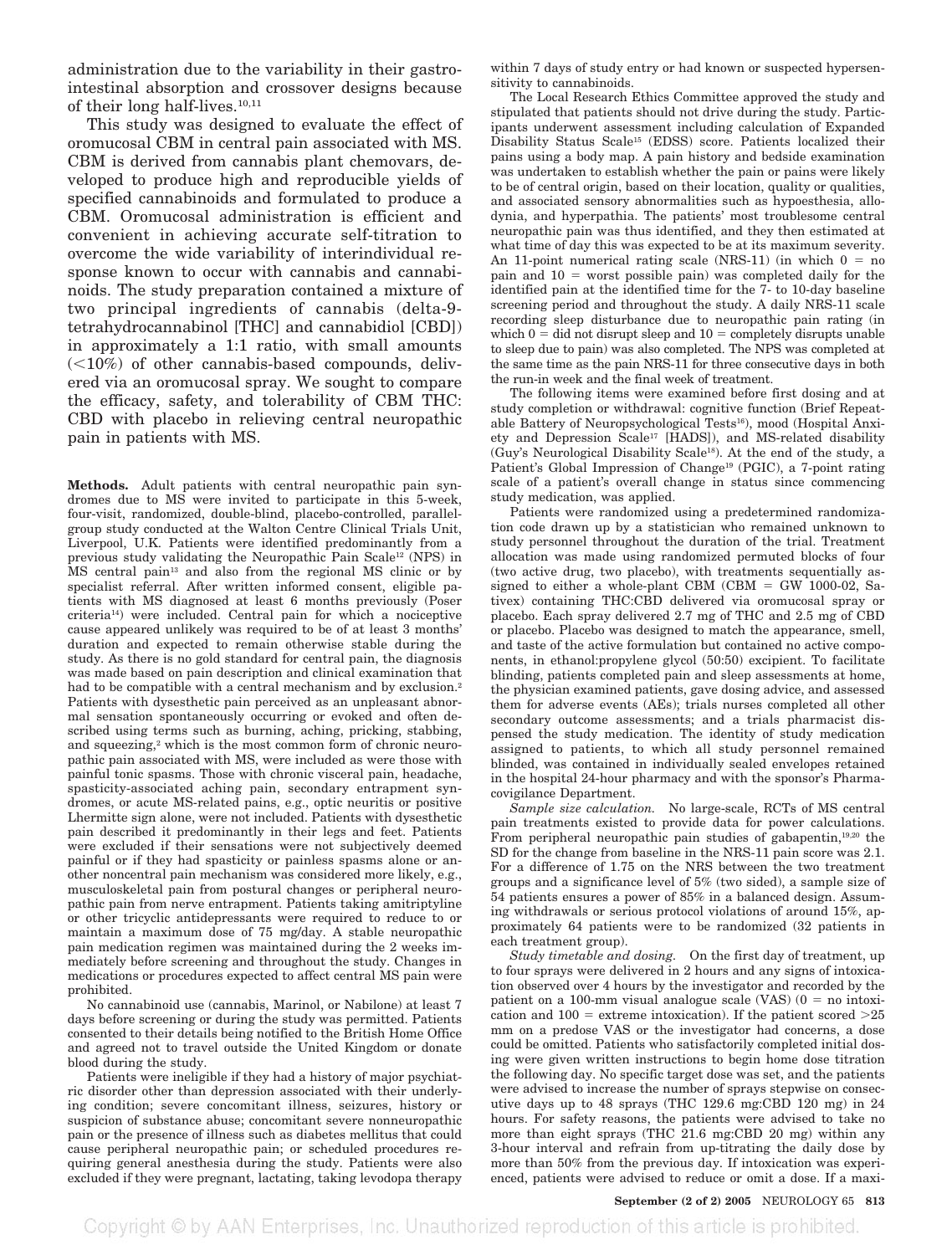mum tolerated dose was thus established, it was only exceeded with caution.

During telephone follow-up, patients were advised to optimize dosing when suboptimal benefit had been achieved. Those patients who satisfactorily completed the trial were offered the opportunity to participate in an open-label extension study, which will be reported separately.

*Data analysis.* The intention-to-treat (ITT) population was used for all efficacy analyses and was defined as all patients who entered the study, were randomized, received at least one dose of study medication, and had on-treatment efficacy data. For all efficacy scores including pain NRS-11 as the primary endpoint, the change in scores from baseline to end of treatment (completion or withdrawal) was compared between treatment groups using analysis of covariance with the baseline score as covariate. For the NRS-11 scales, the mean score of the 7 days before the first dose was given served as baseline and the mean score of the last 7 (3 in the event of withdrawal) days before the final intake of test medication was used as final score. For the NPS, the average of the three replications in the run-in week served as the baseline score and in the final week of treatment as the final score. The PGIC was analyzed by comparing the proportions of patients rating themselves as "much" or "very much improved" using Fisher's exact test. Additionally, the PGIC in the two treatment groups were compared using the cumulative logit model with treatment group as the only independent variable. The heart rates during the first dosing were modeled by a linear mixed model with fixed effects for treatment group means and slopes and individual patient random effects for means and slopes. For all binary variables apart from the dichotomized PGIC, we used  $\chi^2$  tests. All CIs for proportions or differences of proportions are approximate CIs. No adjustments for multiple testing were carried out. All analyses were performed using SAS version 8.2.

**Results.** *Study population.* Recruitment from the regional MS clinic and referrals from consultant neurologists and pain specialists took place between March and July 2002, and patients attended the Trials Unit on four occasions over 5 weeks. Eighty-five patients were screened, of whom 66 were randomized (fig 1), 34 to CBM and 32 to placebo; 64 patients (96.9%) completed the study. Two women patients withdrew, both on CBM. One developed an AE of agitation with tachycardia and hypertension after four sprays, which settled with conservative management within 3 hours. She declined further study medication and withdrew 7 days later without completing further scores. The second patient developed paranoid ideation and was withdrawn from study medication at the investigator's discretion in the second treatment week but subsequently completed all study diaries and assessments. Two patients violated the protocol, one patient's concomitant pain medication changed in the run in period, and another patient commenced interferon treatment 3 days after commencing the study. Both patients were in the active treatment group and were included in the ITT analysis.

Of the 66 patients randomized, nine had primary progressive, 33 secondary progressive, 23 relapsing remitting and one benign MS. The treatment groups were well balanced in terms of gender, age, duration of MS since diagnosis, and baseline NRS-11 pain score (table 1). At baseline, the NPS items Intense, Unpleasant, and Deep were experienced by more than 80% of patients with mean severities of greater than four of ten. Conversely, less than 25% of patients experienced Cold and Itchy components with a similar magnitude and about 45% of patients did not experience these pain qualities at all.

Forty-three patients (65%) required support to walk or were wheelchair bound. Patients were taking a mean of about two other medications for pain, spasms, or spastic-



*Figure 1. Profile of patients at each stage of the study.*

ity. Forty-seven percent of patients had previous experience of using cannabis medicinally and 16.7% recreationally. Only four patients randomized to CBM and eight to placebo had taken cannabis within 3 months of study entry. The proportion of patients with any previous exposure to cannabis was not different between CBM and placebo (CBM 15/34, placebo 21/32; CBM-placebo -0.22,  $95\%$  CI:  $-0.45$  to 0.02,  $p = 0.08$ ). The mean number of daily sprays taken in week 4 was  $9.6$  of CBM (n = 32) (range 2 to 25, SD = 6.1), equivalent to 25.9 mg THC:24 mg CBD and 19.1 of placebo  $(n = 31)$  (range 1 to 47, SD = 12.9) (CBM-placebo  $-9.5$ ,  $95\%$  CI:  $-14.6$  to  $-4.4$ ,  $p =$ 0.0004).

*Efficacy measures.* NRS-11 and NPS total pain scores. Significant mean reductions favoring CBM were found for the primary outcome NRS-11 of pain and the secondary outcome NPS (table 2 and figures 2 and 3). Of the total 65 patients included in the ITT analysis, 59 (89%) had dysesthetic pain and seven (11%) had painful spasms. Post hoc analysis demonstrated that the seven patients with painful spasms had higher baseline NRS-11 pain intensities than the patients with dysesthetic pain (dysesthetic pain 6.3 [SE = 1.6]; painful spasms 7.3 [SE = 1.5]; difference in means = 1.3, 95% CI: 0.1 to 2.6,  $p = 0.04$ ) and that the changes from baseline to week 4 tended to be greater in

# **814** NEUROLOGY 65 **September (2 of 2) 2005**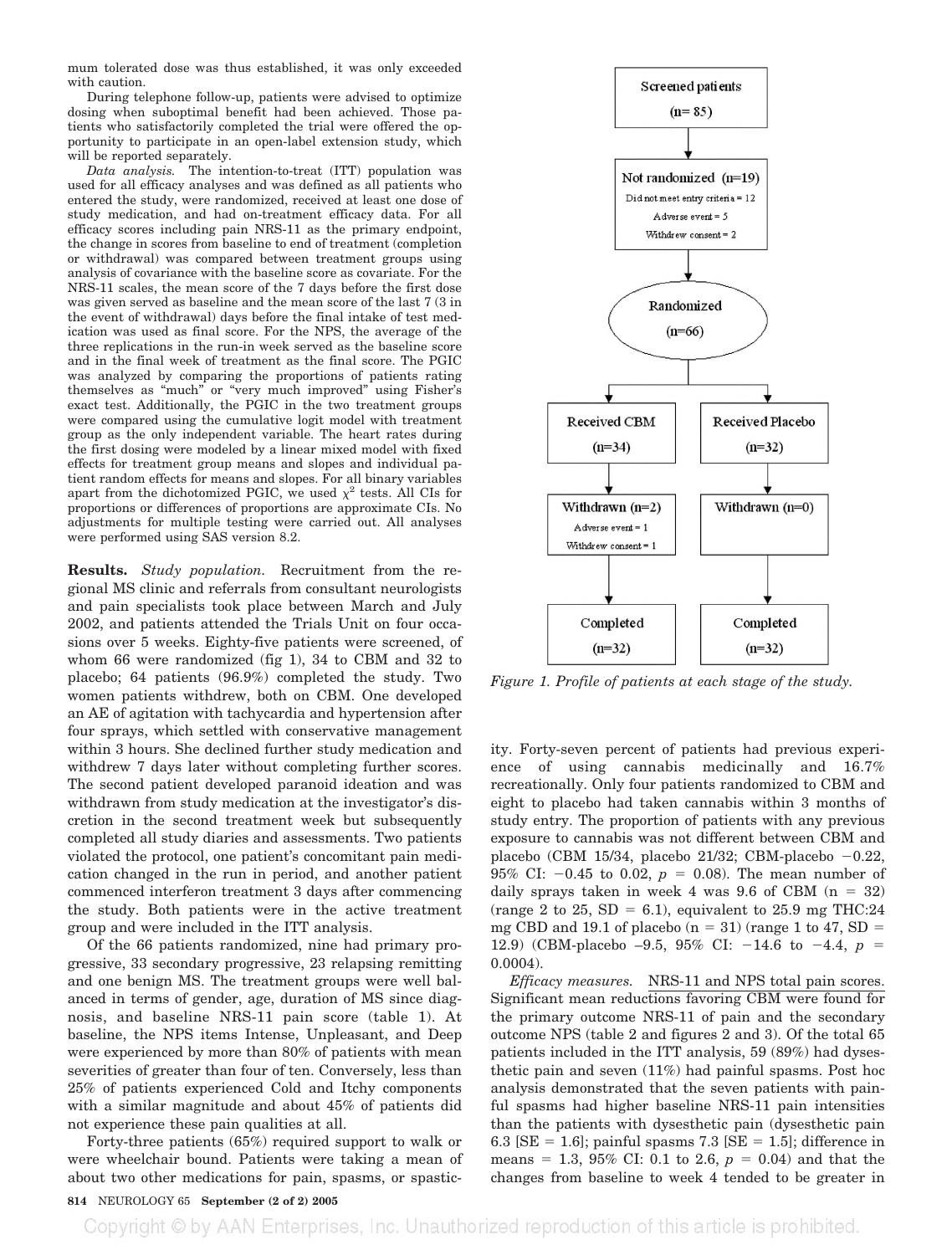|                                                     | All patients               | <b>CBM</b>                 | Placebo                    |
|-----------------------------------------------------|----------------------------|----------------------------|----------------------------|
| Randomized                                          | 66                         | 34                         | 32                         |
| M:F                                                 | 14:52                      | 6:28                       | 8:24                       |
| Mean age, y (range, SD)                             | $49.2 (26.9 - 71.4, 8.3)$  | $50.3(37.6 - 63.9, 6.7)$   | $48.1(26.9 - 71.4, 9.7)$   |
| Mean duration of MS since diagnosis, y, (range, SD) | $11.6(1.6-36, 7.7)$        | $10.4$ $(1.0-28.0, 7.3)$   | $12.8(2.0 - 36, 8.1)$      |
| Mean EDSS at study entry, (range, SD)               | 5.9 $(2.0 - 8.5, \pm 1.3)$ | 6.0 (3.0 – 8.0, $\pm$ 1.1) | 5.8 $(2.0 - 8.5, \pm 1.5)$ |
| $0-3.5$ unlimited                                   | 3                          | $\mathbf{1}$               | $\,2$                      |
| $4.0 - 5.5$ limited                                 | 20                         | 8                          | 12                         |
| 6.0-6.5 walking aids                                | 26                         | 17                         | 9                          |
| 7.0-9.5 wheelchair                                  | 17                         | 8                          | 9                          |
| No. of concomitant analgesics, mean, (range, SD)    | $1.8(0-5, 1.2)$            | $1.8(0-5, 1.2)$            | $1.8(0-4, 1.3)$            |
| Acetaminophen                                       | 8                          | $\overline{4}$             | $\overline{4}$             |
| Tricyclic antidepressant                            | 18                         | 13                         | 5                          |
| Anesthetic                                          | 1                          | 1                          | $\overline{0}$             |
| Anticonvulsant                                      | 13                         | 8                          | 5                          |
| Benzodiazepine                                      | 3                          | $\overline{2}$             | 1                          |
| Evening primrose oil                                | 1                          | $\boldsymbol{0}$           | $\mathbf{1}$               |
| Combination opioid                                  | 22                         | 9                          | 13                         |
| Opioid                                              | $\bf 5$                    | $\overline{2}$             | 3                          |
| Strong opioid                                       | 3                          | 3                          | $\mathbf{0}$               |
| NSAID (oral)                                        | 17                         | 5                          | 12                         |
| NSAID (topical)                                     | $\overline{2}$             | $\mathbf{0}$               | $\,2$                      |
| Skeletal muscle relaxant                            | 25                         | 14                         | 11                         |
| Total                                               | 118                        | 61                         | 57                         |
| Previous medicinal cannabis use                     | 31(47%)                    | 14 (41.2%)                 | $17(53.1\%)$               |
| Previous recreational cannabis use                  | 11 (16.7%)                 | 3(8.8%)                    | 8(25%)                     |
| Location of pain                                    |                            |                            |                            |
| Upper limb unilateral                               | 6                          | 5                          | $\mathbf{1}$               |
| Upper limb bilateral                                | 4                          | $\overline{2}$             | $\overline{2}$             |
| Lower limb unilateral                               | 11                         | 7                          | $\overline{4}$             |
| Lower limb bilateral                                | 36                         | 17                         | 19                         |
| Ipsilateral upper/lower limbs                       | $\,2$                      | $\boldsymbol{0}$           | $\overline{2}$             |
| Lower limb spasms                                   | 7                          | 3                          | $\overline{4}$             |
| Mean baseline NRS-11 pain score (range, SD)         | $6.5(3-10, 1.6)$           | $6.5(3-10, 1.6)$           | $6.4(4-10, 1.7)$           |

 $CBM =$  cannabis-based medicine;  $EDSS =$  Expanded Disability Status Scale; NSAID = nonsteroidal antiinflammatory drug; NRS-11 = 11-point numerical rating scale.

patients with painful spasms. In the patients with dysesthetic pain, the mean changes were  $-2.4$  (SD = 1.5, n = 30) for CBM and  $-1.3$  (SD = 1.7, n = 28) for placebo, whereas these changes were  $-5.7$  (SD = 3.5, n = 3) and  $-2.1$  (SD = 1.6, n = 4) in the patients with spasm. In an analysis including only the patients with dysesthetic pain, the NRS-11 pain treatment effect was 1.1 (SE =  $0.4, p =$ 0.012). An interaction between treatment and type of pain was not found on a 5% level ( $p = 0.07$ ).

Post hoc analysis of individual NPS items demonstrated treatment effects for all 10 items in favor of CBM that reach significance for Intense (treatment effect estimate  $-1.31, 95\%$  CI:  $-2.21$  to  $-0.40, p = 0.0054$ ), Dull (treatment effect estimate  $-1.04$ , 95% CI:  $-2.05$  to  $-0.03$ ,  $p =$  0.0433) and Sensitive (treatment effect estimate –1.01,  $95\%$  CI:  $-2.02$  to  $-0.01$ ,  $p = 0.0484$ ).

Pain-related sleep disturbance. The reductions in pain were reflected in similar reductions in mean daily painrelated sleep disturbance with a mean treatment difference favoring CBM (table 2, figure 4).

PGIC. The proportion of patients rating themselves as "much" or "very much improved" in the CBM group  $(9/$ 34) was not greater than those receiving placebo (4/32) (treatment difference  $14\%$  points,  $95\%$  CI:  $-4.8$  to 32.7,  $p = 0.218$ ). No patient felt "much worse" or "very much worse" (see table E-1 on the *Neurology* Web site at www. neurology.org). On the 7-point PGIC, those treated with CBM were 3.9 times more likely to rate themselves in any

#### **September (2 of 2) 2005** NEUROLOGY 65 **815**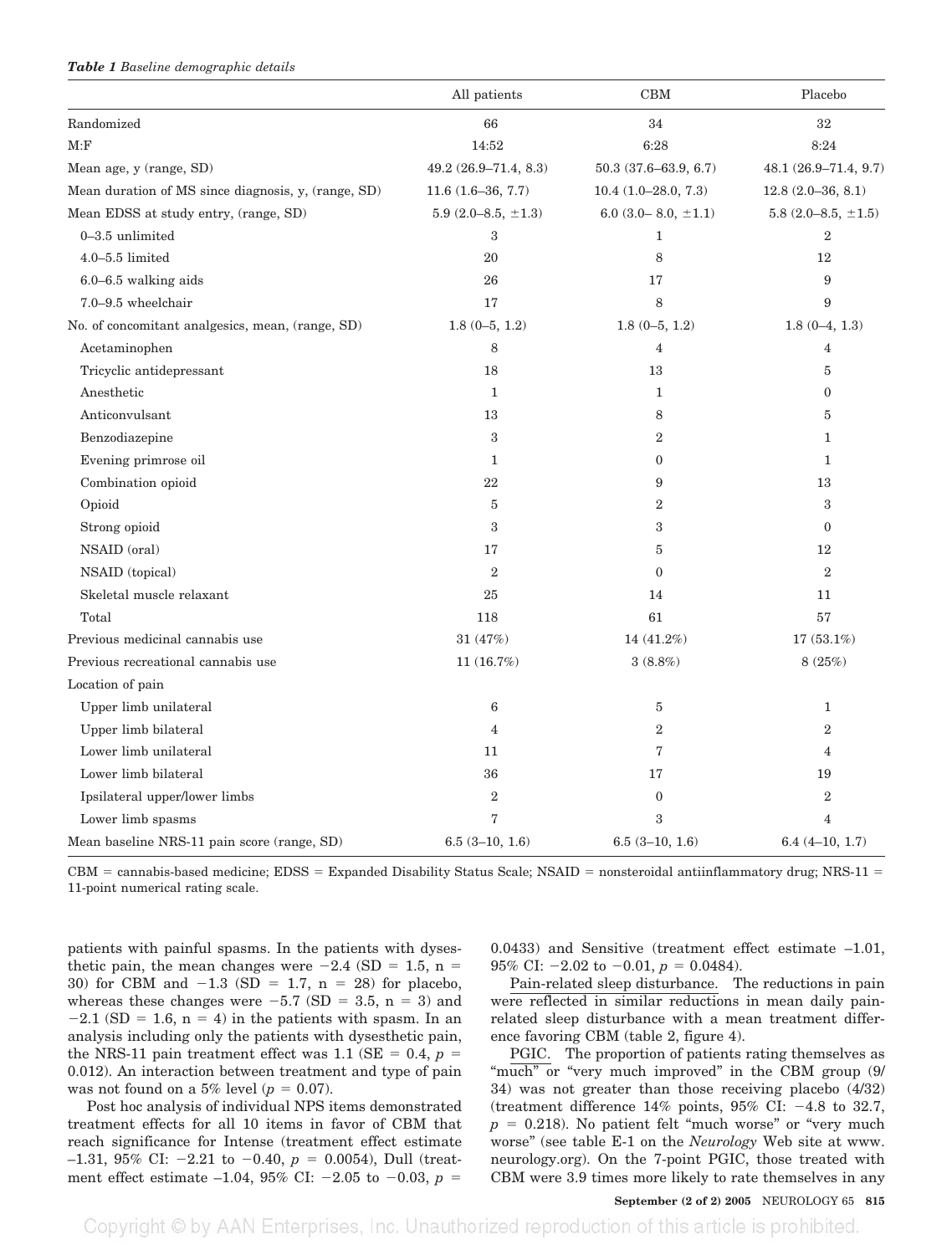*Table 2 Changes in pain and sleep by treatment (CBM = 33, placebo = 32)* 

|                                                                   | Mean NRS-11 pain $(95\% \text{ CI})$ |                                      | Mean NPS total (95% CI)                                                       |                                       | Mean NRS-11 sleep<br>disturbance $(95\% \text{ CI})$ |                                      |
|-------------------------------------------------------------------|--------------------------------------|--------------------------------------|-------------------------------------------------------------------------------|---------------------------------------|------------------------------------------------------|--------------------------------------|
|                                                                   | <b>CBM</b>                           | Placebo                              | <b>CBM</b>                                                                    | Placebo                               | <b>CBM</b>                                           | Placebo                              |
| Baseline week                                                     | $6.58(6.00-7.15)$                    |                                      | $6.37(5.77-6.97)$ $46.90(41.74-52.07)$ $45.79(40.23-51.36)$ $5.26(4.35-6.18)$ |                                       |                                                      | $4.47(3.52 - 5.42)$                  |
| Final treatment<br>week                                           | $3.85(3.13 - 4.58)$                  | $4.96(4.19 - 5.72)$                  | $31.90 (26.56 - 37.25)$ $37.73 (31.40 - 44.06)$                               |                                       | $2.69(1.99 - 3.39)$                                  | $3.64(2.73 - 4.55)$                  |
| Mean treatment<br>difference CBM –<br>placebo $(95\% \text{ CI})$ |                                      | $-1.25$ (-2.11 to -0.39) $p = 0.005$ |                                                                               | $-6.58$ (-12.97 to -0.19) $p = 0.044$ |                                                      | $-1.39$ (-2.27 to -0.50) $p = 0.003$ |

The mean treatment differences are adjusted for baseline measurements.

 $CBM =$  cannabis-based medicine; NRS-11 = 11-point numerical rating scale; NPS = neuropathic pain scale.

improved category than those receiving placebo (95% CI: 1.51 to 10.09,  $p = 0.005$ ).

AEs. Thirty patients (88.2%) on CBM developed at least one AE, compared with 22 patients (68.8%) on placebo (CBM-placebo 0.19, 95% CI: 0.00 to 0.39,  $p = 0.053$ ). Common AEs are summarized in table 3; in addition, confusion, crying, low mood, disorientation, paranoia, hallucination, and logorrhea all occurred once in the CBM group. Fifty-three percent of the patients in the CBM group experienced dizziness at least once compared to 16% in the placebo group (CBM-placebo 0.37, 95% CI: 0.16 to 0.58,  $p = 0.002$ ). Some of the psychiatric AEs occurred in the same patient. No serious AEs, i.e., fatal, life-threatening, or resulting in persistent or major disability/incapacity or prolonging hospitalization, occurred. However, two women patients in the CBM arm experienced AEs severe enough to warrant trial withdrawal (see "Study Population" section).

No significant changes were seen in either group in blood pressure, weight, temperature, hematology, or blood chemistry. During the first dosing, there was an increase in mean heart rate in 1 hour in the cannabis-based medicine group by 3.2 beats per minute (95% CI: 2.3 to 4.1) compared with a mean of 1.6 beats per minute (95% CI: 0.8 to 2.5) in the placebo group,  $p = 0.016$ .



*Figure 2. Mean 11-point numerical rating scale (NRS-11) pain scores ( SEM) for the cannabis-based medicine (CBM)*  $(n = 33)$  and placebo group  $(n = 32)$ . Week 0 refers *to the run-in week. The patients were on test medication in weeks 1 to 4.*

Neuropsychological outcomes. No significant differences between mean changes on each treatment were found in the 10/36 Spatial Recall Test, Symbol Digit Modalities Test, Paced Auditory Serial Addition Test, or Word Generation List between treatment groups on neuropsychological testing. In the long-term component of the Selective Reminding Test (SRT), a difference was found because of a mean improvement in the placebo group  $(n = 32)$  of 5.7 (95% CI: -19 to 26) not matched in the CBM group  $(n = 33)$  of  $-0.9$  (95% CI:  $-20$  to 23) mean treatment difference  $-6.95$  (95% CI:  $-12.12$  to  $-1.77$ ),  $p = 0.009$  (see table E-2).

Other secondary outcomes. No differences between mean changes on each treatment were found between treatment groups in the other secondary measures of HADS anxiety and depression and Guy's Neurological Disability Scale (see table E-3).

**Discussion.** This randomized, placebo-controlled trial demonstrates a beneficial effect of CBM both in the relief of central pain associated with MS and pain-related sleep disturbance. Although our study's inclusion criteria allowed for any type of MS-related



*Figure 3. Mean neuropathic pain scale (NPS) scores ( standard error of mean) for the cannabis-based medicine (CBM)*  $(n = 33)$  and placebo group  $(n = 32)$  at base*line (Visit 1) and end of treatment (Withdrawal/ Completion).*

# **816** NEUROLOGY 65 **September (2 of 2) 2005**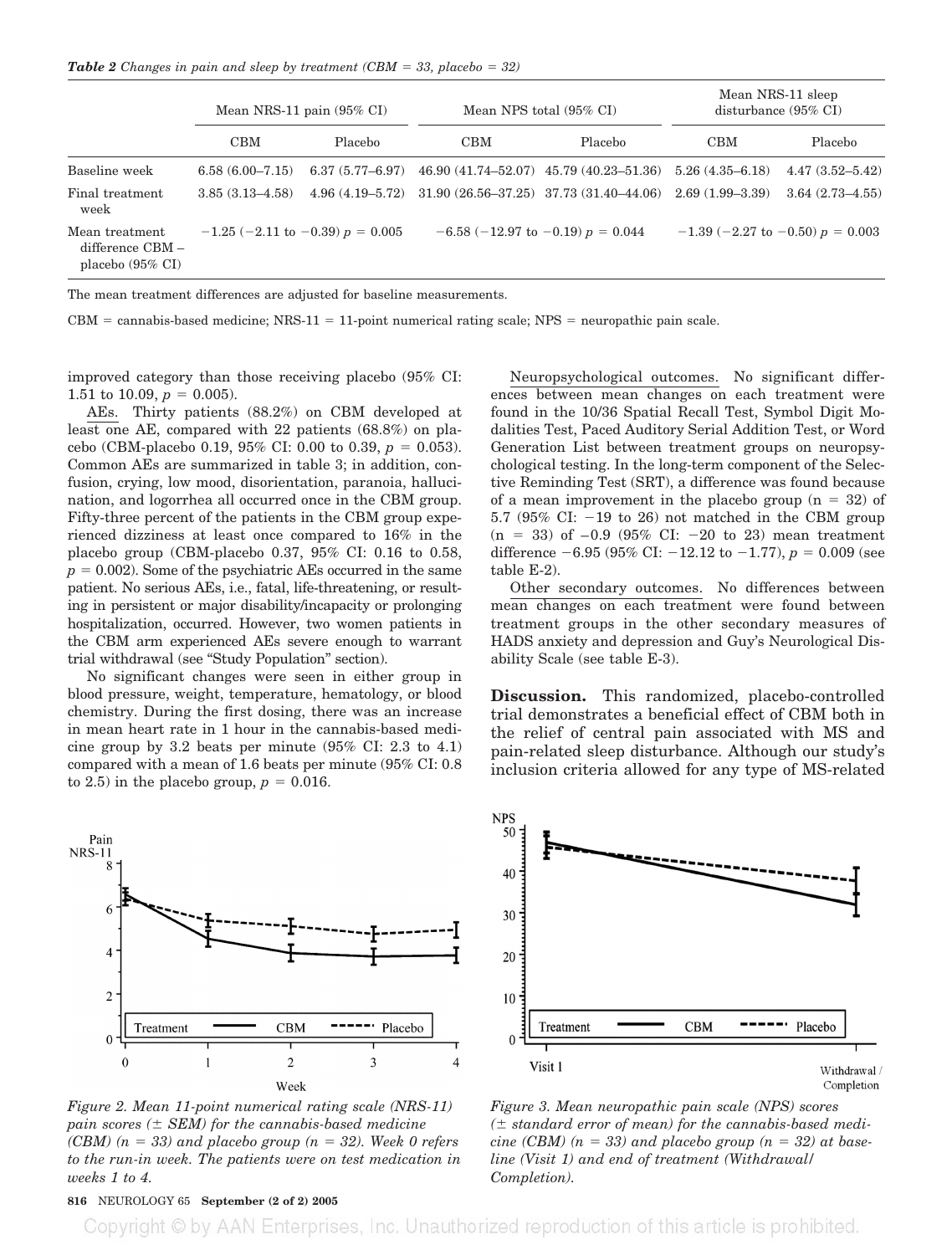

*Figure 4. Mean sleep disturbance 11-point numerical rating scale (NRS-11) scores ( SEM) for the cannabis-based medicine (CBM)*  $(n = 33)$  *and placebo group*  $(n = 32)$ . *Week 0 refers to the run-in week. The patients were on test medication in weeks 1 to 4.*

central pain of greater than 3 months' duration, the predominance of dysesthetic extremity pain in this study (59 patients [89%]) is in agreement with previous series.2,5 The definition of and conditions encompassing "neuropathic" pain remain controversial.22 No universally accepted validated clinical diagnostic criteria for neuropathic pain exist, $22$  and assessment of patients based on clinical examination and bedside tests to decide what is and what is not neuropathic is difficult, even for experts.<sup>23</sup>

Some authors view spasm-related pain in MS as being neuropathic,<sup>5</sup> whereas others do not.<sup>21</sup> A crossover trial of dronabinol in MS central pain specifically excluded patients with spasm-related pain.21 Painful spasms in MS feature sudden-onset, either unilateral or bilateral, dystonic posturing with a stereotyped pattern in the same patient. They are thought to be caused by "a transversely spreading ephaptic activation of axons within a partially demyelinated lesion."24,25 No study to date has linked painful spasms to dysfunction in either the motor or somatosensory system exclusively, and whether there is any advantage in separating the two for therapeutic purposes is uncertain. Although patients with MS and painful spasm must have a CNS lesion, the key question is whether the pain is generated primarily in the spasmodic muscles or the CNS. In this study, patients with painful spasms responded similarly to those with predominantly dysesthetic pain, suggesting that dichotomizing patients based on putative differences in central mechanisms of the two groups may be superfluous.

Patients in our study were taking, on average, two other medications, with limited efficacy given baseline NRS-11 pain scores of 6.5. Therefore, as adjunctive analgesic treatment, CBM had a significant treatment effect of  $-1.25$ , in the NRS-11, in excess of the -0.6 achieved by oral dronabinol in an MS study in which concomitant analgesia was restricted to

*Table 3 Summary of common adverse events during parallel group treatment*

| Adverse event and category                    | No. experiencing<br>on CBM,<br>$n = 34$ | No. experiencing<br>on placebo,<br>$n = 32$ |
|-----------------------------------------------|-----------------------------------------|---------------------------------------------|
| Nervous system                                |                                         |                                             |
| <b>Dizziness</b>                              | 18                                      | 5                                           |
| Somnolence                                    | 3                                       | $\Omega$                                    |
| Disturbance in attention                      | $\overline{2}$                          | $\overline{0}$                              |
| Headache                                      | 1                                       | 3                                           |
| Psychiatric                                   |                                         |                                             |
| Dissociation                                  | 3                                       | $\mathbf{0}$                                |
| Euphoria                                      | $\overline{2}$                          | 0                                           |
| Gastrointestinal                              |                                         |                                             |
| Dry mouth                                     | 4                                       | $\Omega$                                    |
| Nausea                                        | 3                                       | 2                                           |
| Diarrhea                                      | $\overline{2}$                          | $\Omega$                                    |
| Glossodynia                                   | 1                                       | 3                                           |
| Mouth ulceration                              | 1                                       | $\theta$                                    |
| Vomiting                                      | 1                                       | 0                                           |
| Dyspepsia                                     | $\theta$                                | 1                                           |
| Oral pain                                     | $\theta$                                | 3                                           |
| General and administration<br>site conditions |                                         |                                             |
| Falls                                         | 3                                       | $\overline{2}$                              |
| Weakness                                      | 3                                       | $\Omega$                                    |
| Fatigue                                       | $\overline{2}$                          | $\overline{2}$                              |
| Feeling abnormal                              | 1                                       | $\mathbf{0}$                                |
| Feeling drunk                                 | 1                                       | 1                                           |
| Thirst                                        | 1                                       | $\Omega$                                    |
| Application site burning                      | $\mathbf{0}$                            | 1                                           |
| Chest discomfort                              | $\mathbf{0}$                            | 1                                           |
| Respiratory                                   |                                         |                                             |
| Pharyngitis                                   | $\overline{2}$                          | $\mathbf{1}$                                |
| Hoarseness                                    | 1                                       | $\theta$                                    |
| Throat irritation                             | 1                                       | $\Omega$                                    |
| Dyspnea                                       | $\mathbf{0}$                            | 1                                           |

paracetamol21 and comparable to treatment effects of approximately 0.9 and 1.25 to 1.45 in RCTs of peripheral neuropathic pain using tramadol and pregabalin.26,27 The treatment difference for the NRS-11 did not reach that for which the study was powered, although this calculation was based on peripheral neuropathic pain studies.19,20 A meta-analysis of more than 2,700 patients with various painful conditions suggested approximately a 30% or 2-point NRS-11 score reduction in pain as being clinically significant<sup>28</sup> but notably did not include patients with central neuropathic pain, in which "relatively small decreases in pain intensity are often highly valued by the patients."2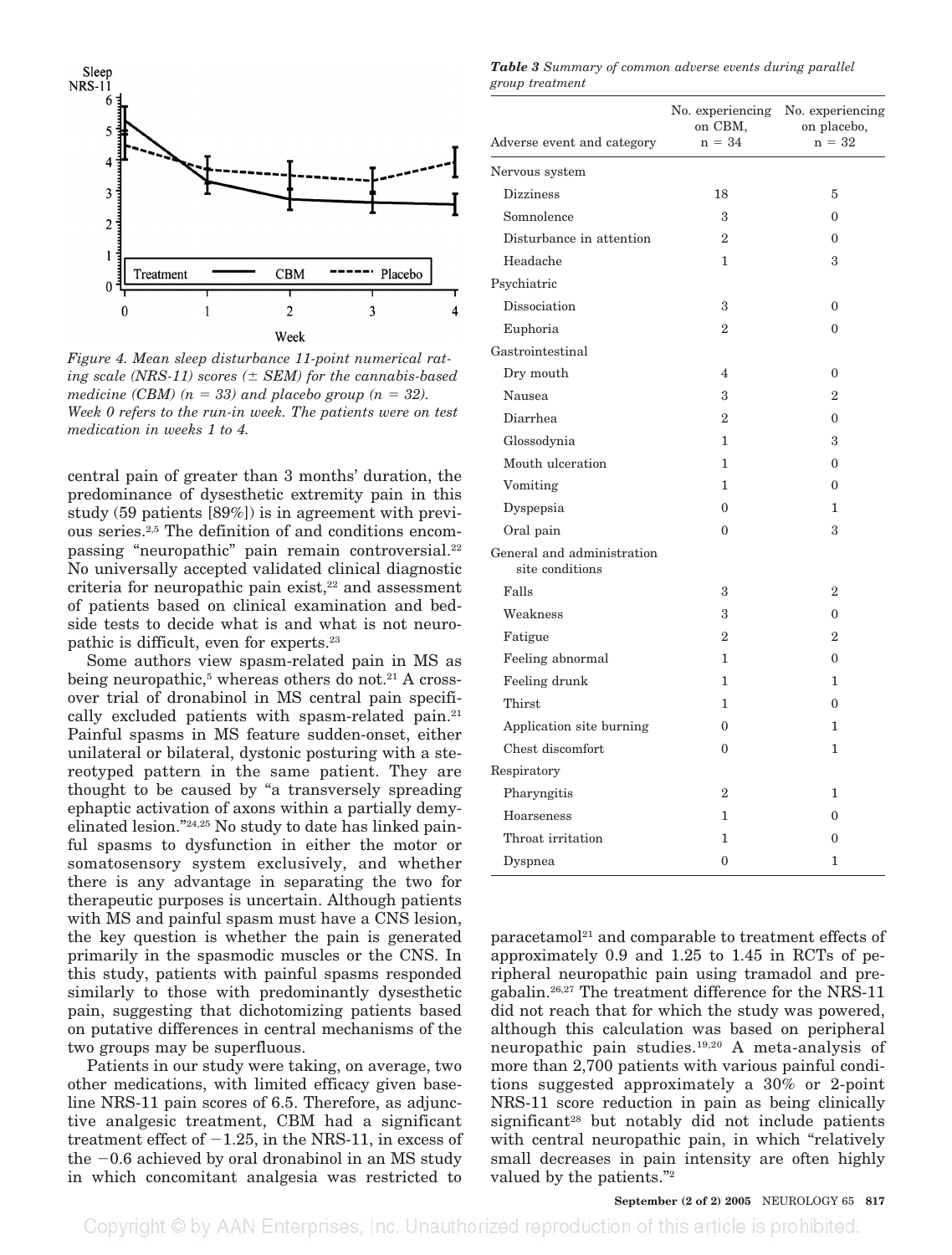In our study, the numbers needed to treat<sup>29</sup> to achieve a 50% reduction in central pain in at least one patient was 3.7 (95% CI: 2.2 to 13.0), similar to that obtained in the dronabinol trial of 3.5 (95% CI: 1.9 to  $24.8$ <sup>21</sup> Numbers needed to harm<sup>29</sup> (NNH) is calculated as 1/risk difference, and for the probabilities of at least one AE, this is  $1/0.19 = 5.13$ . Specifically, for CBM to cause dizziness, the NNH was  $1/0.37 = 2.68$ . Current options for treating central pain conditions remain limited and are based mostly on the use of CNS drugs with known problems of tolerability.30,31 CBM was well tolerated overall, despite a population including 25 of 34 patients (73.5%) in the treatment group requiring some walking aid and eight (24%) being wheelchair bound.

A systematic review identified that, until 2001, RCTs of cannabinoids were largely confined to single-dose trials.<sup>10</sup> In this trial, patients could titrate to a maximum of THC 130 mg:CBD 120 mg. The mean dose achieved of 25.9 mg THC, and particularly 24 mg CBD, is in excess of that used in other cannabinoid RCTs.21,32,33 CBD is thought to modulate the effects of THC and also to have analgesic properties of its own. These factors may contribute to the positive outcomes in this trial. To place these reductions in patient's pain in context, a quality-of-life instrument would have been beneficial, however, with a relatively short 3-week fixed treatment period. This was omitted from our study; however, an odds ratio of 3.9 favoring an improved global impression of change with CBM, without a corresponding significant change in mood, suggests that patients felt a benefit from reduction in pain, sleep improvement, or both and contrasts with a previous RCT using orally administered THC and whole-plant cannabis extract, which significantly reduced PGIC.32 The Cannabinoids in Multiple Sclerosis (CAMS) trial using orally administered cannabinoid capsule formulations identified no objective change in Ashworth scores but did note subjective improvements in pain and sleep, which concurs with our results, as well as in spasms and spasticity.33

In our study, the NPS 10-item total responsiveness also shows a significant treatment difference favoring CBM of  $-6.58$  on a 100-point scale, demonstrating convergence with the traditionally accepted NRS-11 outcome. Post hoc analysis demonstrated significant treatment effects favoring CBM in the Intense, Dull, and Sensitive NPS items, suggesting that further studies should examine whether more sophisticated methods of analyzing the NPS are required.

Although unusual in neuropathic pain trials, some RCTs involving cannabinoids have included a question to formally assess the degree of blinding and demonstrated an element of unblinding in patients receiving cannabinoids.32,33 Our study did not include a blinding question. However, despite a number of our patients having previous exposure to cannabis, our placebo group experienced both a large reduction

in pain and number of AEs, suggesting a degree of blinding was preserved.

CBM does not appear to have significant effects on MS-related disability, mood, or on four of the five neuropsychological outcomes measured. No corrections for multiple comparisons were applied to secondary outcomes. The significant treatment effectfavoring placebo in the long-term storage component of the SRT, perhaps reflects a learning effect not matched in the CBM group. Analyses of the consistent long-term retrieval score and delayed recall at 11 minutes were not defined a priori for analysis in our study. The neuropsychological outcomes of chronic (10.2 to 24 years) recreational marijuana users and general population controls have been compared.34 On the Rey Auditory Verbal Learning Test, a significantly less steep learning curve and generally recall of fewer words were observed in long-term (mean 24 years) users of cannabis than in short-term (mean 10.2 years) users or controls. Long-term users also recalled fewer words than short-term users or controls. The preliminary results of the psychological substudy of the CAMS trial found a significant reduction in the Californian Adult Verbal Learning Test in those receiving cannabis extracts compared with placebo.<sup>35</sup> These results require further analysis and incorporation of psychological outcomes in future cannabinoid trials.

## **Acknowledgment**

The authors thank all patients who took part in the study. They acknowledge the assistance of the staff of the Clinical Trials Unit at the Walton Centre for Neurology and Neurosurgery who helped in the conduct of the study and application of many of the secondary outcome measures, especially Lynne Owen, Dot Marshall, Dave Watling, Lynne Pickering, C. Saminaden, Linda Moss, and Ann Dennis (pharmacist).

#### **References**

- 1. Mersky H, Bogduk N. Classification of chronic pain. Seattle: IASP Press, 1994.
- 2. Biovie J. Central pain. In: Wall, PD, Melzack R, eds. Textbook of pain, 4th ed. Hong Kong: Harcourt, 1999:879–914.
- 3. Stenager E, Knudsen L, Jensen K. Acute and chronic pain syndromes in multiple sclerosis. Acta Neurol Scand 1991;84:197–200.
- 4. Thompson AJ. Symptomatic treatment in multiple sclerosis. Curr Opin Neurol 1998;11:305–309.
- 5. Bonica JJ. Introduction: semantic, epidemiologic, and educational issues. In: Casey, KL, eds. Pain and central nervous system disease: the central pain syndromes. New York: Raven Press, 1991:21.
- 6. Pertwee RG. Cannabinoid receptors and pain. Prog Neurobiol 2001;63: 569–611.
- 7. Lyman WD, Sonett JR, Brosnan CF. Delta 9 tetrahydrocannabinol: a novel treatment for experimental autoimmune encephalomyelitis. J Neuroimmunol 1989;23:73–81.
- 8. Karst M, Salim K, Burstein CI, Hoy L, Schneider U. Analgesic effect of the synthetic cannabinoid CT-3 on chronic neuropathic pain. A randomized controlled trial. JAMA 2003;290:1757–1762.
- 9. Wade DT, Robson P, House H, Makela P, Aram J. A preliminary controlled study to determine whether whole- plant cannabis extracts can improve intractable neurogenic symptoms. Clin Rehabil 2003;17:21–29.
- 10. Campbell FA, Tramer MR, Carroll D, Reynolds DJM, Moore RA, Mc-Quay HJ. Are cannabinoids an effective and safe treatment option in the management of pain? A qualitative systematic review. BMJ 2001; 323:13–16.
- 11. Pertwee RG. Prescribing cannabinoids for multiple sclerosis: current issues. CNS Drugs 1999;11:327–334.
- 12. Galer BS, Jensen MP. Development and preliminary validation of a pain measure specific to neuropathic pain: the Neuropathic Pain Scale. Neurology 1997;48:332–338.
- 13. Rog DJ, Young CA. Validation and reliability of the Neuropathic Pain Scale in multiple sclerosis. Mult Scler 2001;7:S111. Abstract.

#### **818** NEUROLOGY 65 **September (2 of 2) 2005**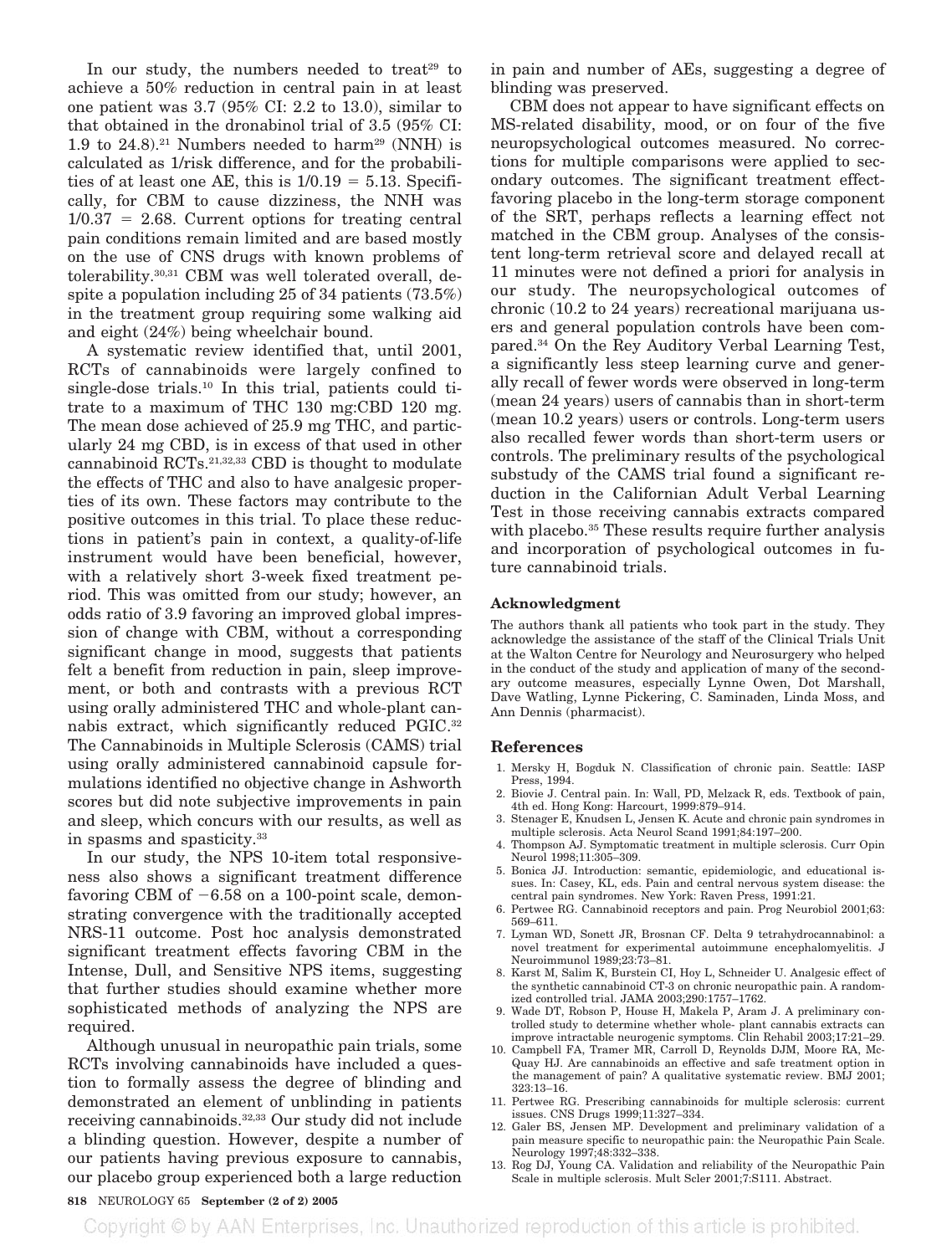- 14. Poser CM, Paty DW, Scheinberg L, et al. New diagnostic criteria for multiple sclerosis: guidelines for research protocols. Ann Neurol 1983; 13:227–231.
- 15. Kurtzke JF. Rating neurologic impairment in multiple sclerosis: an expanded disability scale. Neurology 1983;33:1444–1452.
- 16. Rao SM. Cognitive Function Study Group. National Multiple Sclerosis Society. A manual for the brief repeatable battery of neuropsychological tests in multiple sclerosis. New York: National Multiple Sclerosis Society, 1990.
- 17. Zigmond AS, Snaith RP. The Hospital Anxiety and Depression Scale. Acta Psychiatr Scand 1983;67:361–370.
- 18. Sharrack B, Hughes RAC. Guy's Neurological Disability Scale (GNDS): a new disability measure for multiple sclerosis. Mult Scler 1999;5:223–233.
- 19. Rowbotham M, Harden N, Stacey B, Bernstein P, Magnus-Miller L. Gabapentin for the treatment of postherpetic neuralgia. JAMA 1998; 280:1837–1842.
- 20. Backonja M, Beydoun A, Edwards KR, et al. Gabapentin for the symptomatic treatment of painful neuropathy in patients with diabetes mellitus. JAMA 1998;280:1831–1836.
- 21. Svendsen KB, Jensen TS, Bach FW. Does the cannabinoid dronabinol reduce central pain in multiple sclerosis? Randomised double blind placebo controlled crossover trial. BMJ 2004;329:253–258.
- 22. Attal N, Bouhassira D. Can pain be more or less neuropathic? Pain 2004;110:510–511.
- 23. Rasmussen PV, Sindrup SH, Jensen TS, Bach FW. Symptoms and signs in patients with suspected neuropathic pain. Pain 2004;110:461–469.
- 24. Spissu A, Cannas A, Ferrigno P, Pelaghi AE, Spissu M. Anatomic correlates of painful tonic spasms in multiple sclerosis. Mov Disord 1999;14:331–335.
- 25. Osterman PO, Westerberg CE. Paroxysmal attacks in multiple sclerosis. Brain 1975;98:189–202.
- 26. Boureau F, Legallicier P, Kabir-Ahmadi M. Tramadol in post-herpetic neuralgia: a randomized, placebo-controlled trial. Pain 2003;104:323– 331.
- 27. Lesser H, Sharma U, LaMoreaux L, Poole RM. Pregabalin relieves symptoms of painful diabetic neuropathy. A randomized controlled trial. Neurology 2004;63:2104–2110.
- 28. Farrar JT, Young JP, LaMoreaux L, Werth JL, Poole RM. Clinical importance of changes in chronic pain intensity measured on an 11 point numerical pain rating scale. Pain 2001;94:149–158.
- 29. Sindrup SH, Jensen TS. Efficacy of pharmacological treatments of neuropathic pain: an update and effect related to mechanism of drug action. Pain 1999;83:389–400.
- 30. Houtchens MK, Richert JR, Sami A, Rose JW. Open label gabapentin treatment for pain in multiple sclerosis. Mult Scler 1997;3:250–253.
- 31. Ramsaransing G, Zwanikken C, De Keyser J. Drug points: worsening of symptoms of multiple sclerosis associated with carbamazepine. BMJ 2000;320:1113.
- 32. Killestein J, Hoogervorst EL, Reif M, et al. Safety, tolerability and efficacy of orally administered cannabinoids in MS. Neurology 2002;58: 1404–1437.
- 33. Zajicek J, Fox P, Sanders H, et al. Cannabinoids for treatment of spasticity and other symptoms related to multiple sclerosis (CAMS study): multicentre randomised placebo-controlled trial. Lancet 2003; 362:1517–1526.
- 34. Solowij N, Stephens RS, Roffmen RA, et al. Cognitive functioning of long-term heavy cannabis users seeking treatment. JAMA 2002;287: 1123–1131.
- 35. Langdon DW, Thompson AJ, Johnson KP, et al. The psychological effects of cannabis in MS: impact on cognition, pain, mood and fatigue. Mult Scler ECTRIMS 2003;9:S27. Abstract.

### **Corrections**

#### **Posterior thalamic hemorrhage induces "pusher syndrome"**

In the article "Posterior thalamic hemorrhage induces 'pusher' '' syndrome (*Neurology* 2005;64:1014 –1019) by Karnath et al., the observed overall percentage of patients with pushing behavior following a thalamic stroke has been erroneously stated as 28%. The correct percentage is 35%, which should have been stated on page 1016, left column, paragraph 1 of Results and on the same page, right column, paragraph 1 of Discussion. The authors apologize for this error.

#### **Familial hemiplegic migraine: More than just a headache**

In the editioral "Familikal hemiplegic migraine: More than just a headache" (*Neurology* 2005;64:592–593) by Benatar and Ford, Dr. Ford's middle initial was incorrect. The author's correct name is Corey C. Ford.